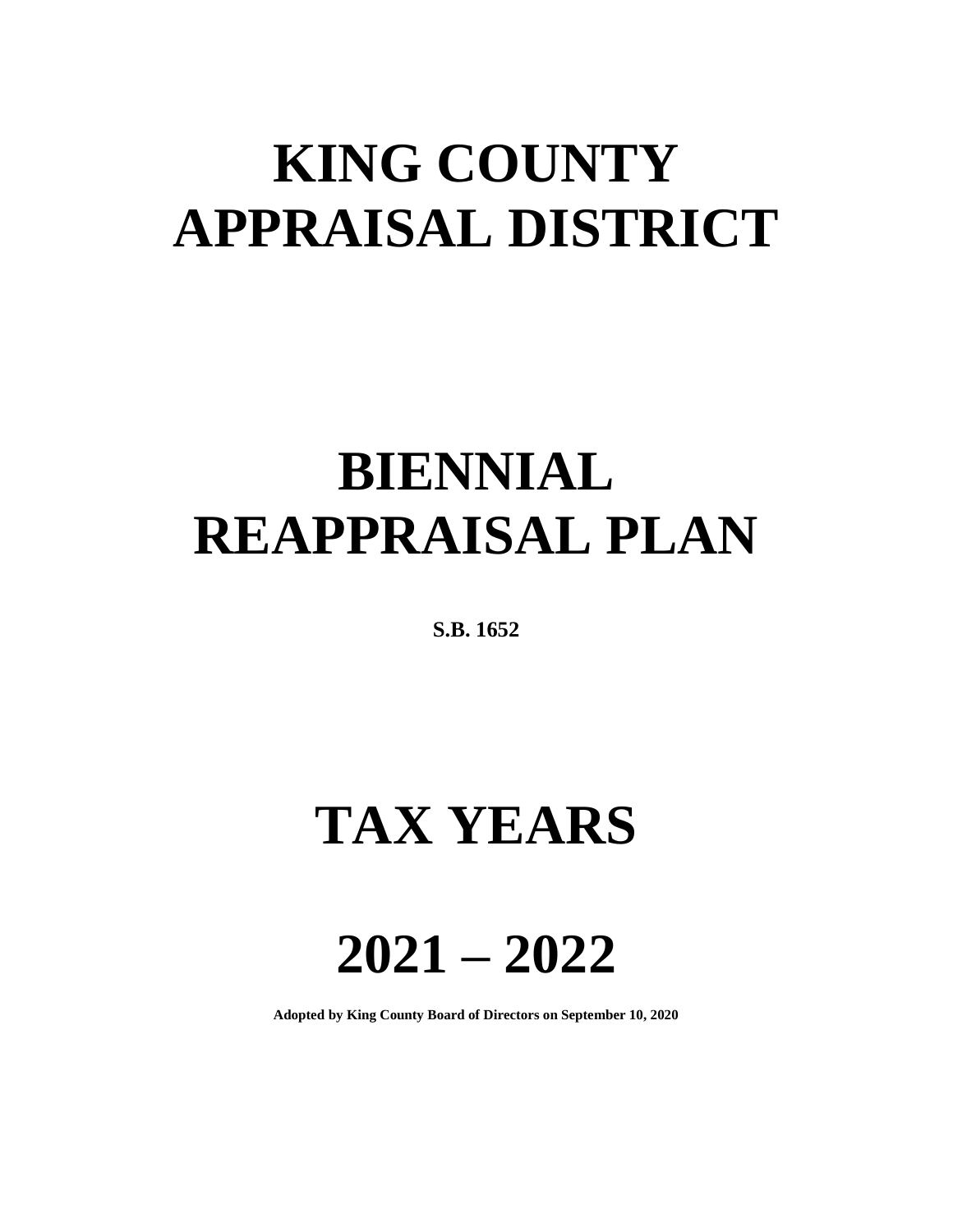|  |  | <b>TABLE OF CONTENTS</b> |
|--|--|--------------------------|
|--|--|--------------------------|

|                                   | 3              |
|-----------------------------------|----------------|
|                                   |                |
| <b>Resources</b>                  | $\overline{4}$ |
|                                   | $\overline{4}$ |
| Data                              | $\overline{4}$ |
|                                   | 5              |
|                                   |                |
|                                   | 5              |
|                                   |                |
|                                   | 5              |
|                                   | 5              |
|                                   | 6              |
|                                   | 6              |
|                                   | 6              |
|                                   | 8              |
|                                   | 9              |
|                                   | 9              |
|                                   | 9              |
| <b>Data Collection Procedures</b> | 10             |
|                                   | 10             |
| <b>Office Review</b>              | 10             |
| Performance Test                  | 10             |
|                                   |                |
|                                   | 11             |
|                                   | 11             |
|                                   | 11             |
|                                   | 11             |
|                                   |                |
| Area Analysis                     |                |
|                                   |                |
|                                   | 12             |
|                                   | 12             |
| Sales Information                 | 12             |
| <b>Statistical Analysis</b>       | 12             |
|                                   | 12             |
|                                   | 13             |
|                                   |                |
|                                   | 14             |
|                                   |                |
|                                   | -15            |
|                                   |                |
|                                   |                |
| <b>Valuation Approach</b>         |                |
|                                   | 15             |
|                                   | 15             |
| <b>Cost Schedules</b>             | 15             |
| <b>Statistical Analysis</b>       | 16             |
| <b>Depreciation Schedules</b>     | 16             |
|                                   | 16             |
| Performance Tests/Ratio Studies   |                |
|                                   |                |
| <b>Certification Statement</b>    |                |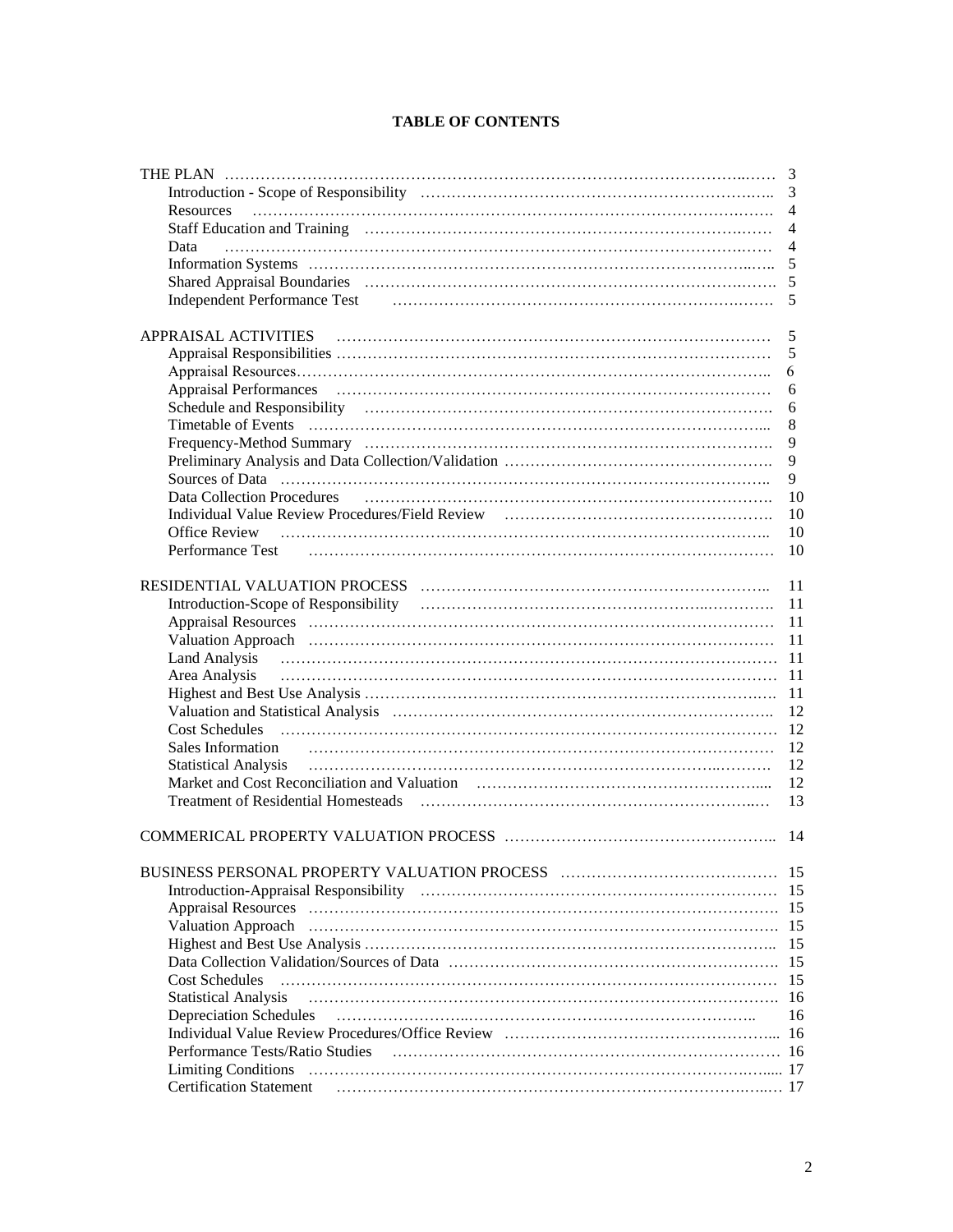## **KING COUNTY APPRAISAL DISTRICT BIENNIAL REAPPRAISAL PLAN 2021-2022**

## **THE PLAN**

#### **Introduction - Scope of Responsibility**

The King County Appraisal District has prepared the Biennial Reappraisal Plan and Appraisal Report to provide the Board of Directors, citizens and taxpayers with a better understanding of the District's responsibilities and activities. The report has several parts: a general introduction, followed by several sections describing the appraisal effort by the Appraisal District.

The King County Appraisal District (CAD) is a political subdivision of the State of Texas. The provisions of the Texas Property Tax Code govern the legal, statutory, and administrative requirements of the Appraisal District. A member Board of Directors, appointed by the taxing units within the boundaries of King County, constitutes the District's governing body. The Chief Appraiser, appointed by the Board of Directors, is the chief administrator and chief executive officer of the Appraisal District.

The Appraisal District is responsible for local property tax appraisal and exemption administration for the taxing units in the county. Each taxing unit sets its own tax rate to generate revenue to fund public services, including fire protection, public schools, road maintenance, courts, and solid waste service. Property appraisals and estimated values by the Appraisal District allocate the year's tax burden on the basis of each taxable property's market value. The Appraisal District also determines eligibility for various types of property tax exemptions such as those for homeowners, the elderly, disabled veterans, charitable or religious organizations, and agricultural productivity valuation.

Except as otherwise provided by the Property Tax Code, all taxable property is appraised at its "market value" as of January 1 of each year. Under the tax code, "market value" means the price at which a property would transfer for cash or its equivalent under prevailing market conditions if:

- Exposed for sale in the open market with a reasonable time for the seller to find a buyer;
- Both the seller and the buyer know of all the uses and purposes to which the property is adapted and for which it is capable of being used and of the enforceable restrictions on its use, and;
- Both the seller and buyer seek to maximize their gains and neither is in a position to take advantage of the exigencies of the other.

The Property Tax Code defines special appraisal provisions for the valuation of residential homestead property (Sec. 23.23), productivity (Sec. 23.41), real property inventory (Sec. 23.12), dealer inventory (Sec. 23.121, 23.124, 23.1241 and 23.127), nominal (Sec. 23.18) or restricted use properties (Sec. 23.83) and allocation of interstate property (Sec. 23.03). The owner of real property inventory may elect to have the inventory appraised at its market value as of September 1 of the year preceding the tax year to which the appraisal applies by filing an application with the Chief Appraiser requesting that the inventory be appraised as of September 1.

The Texas Property Tax Code, under Sec. 25.18, requires each appraisal office to implement a plan to update appraised values for real property at least once every three years. The District's current policy is to conduct a general reappraisal of taxable property every three years. Appraised values are reviewed annually and are subject to change. Business personal properties, minerals and utility properties are appraised every year.

The appraised value of real estate is calculated using specific information about each property. Using computer-assisted mass appraisal programs, and recognized appraisal methods and techniques, we compare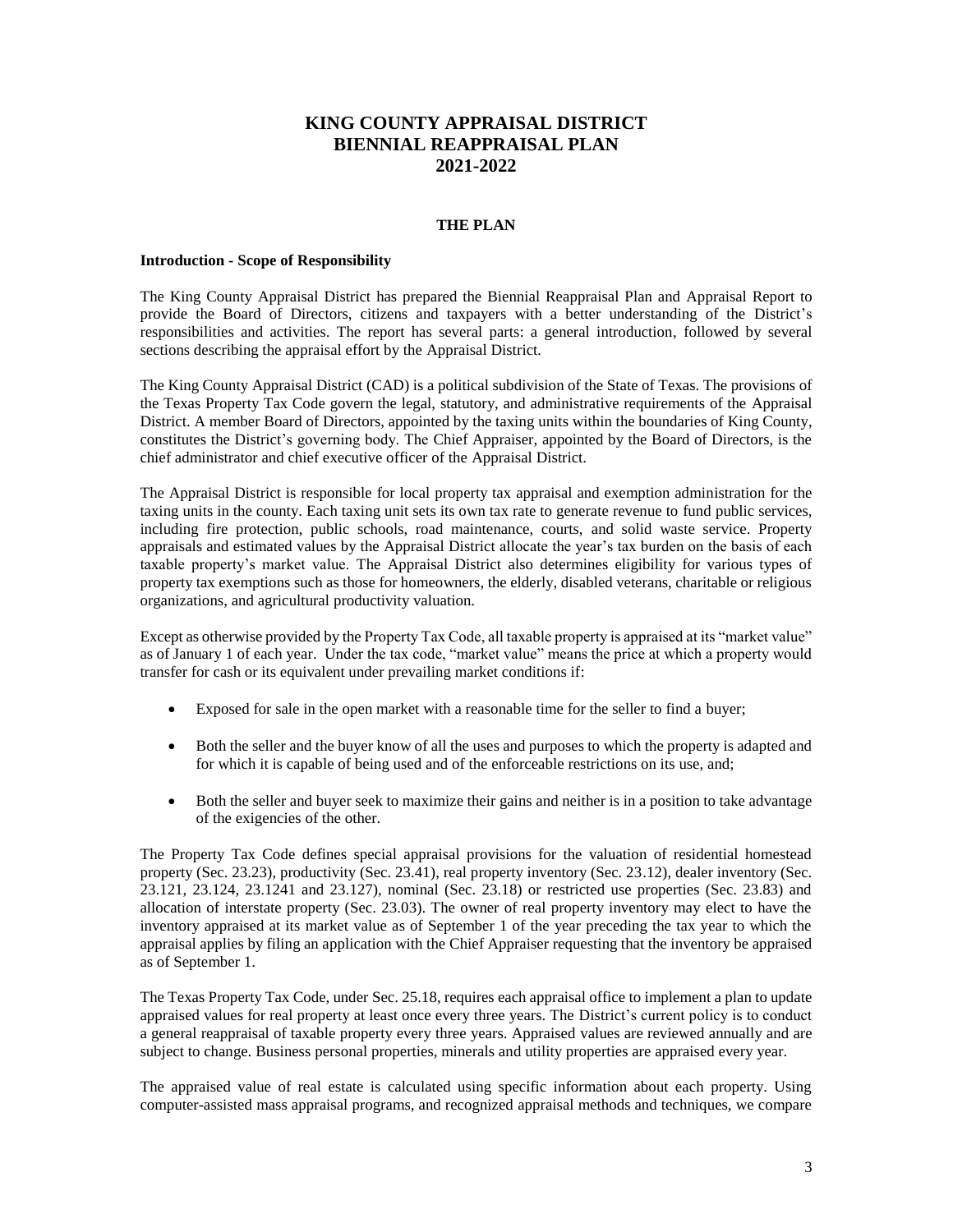that information with the data for similar properties, and with recent cost and market data. The District follows the standards of the International Association of Assessing officers (IAAO) regarding its appraisal practices and procedures, and subscribes to the standards promulgated by The Appraisal Foundation known as the Uniform Standards of Professional Appraisal Practice (USPAP) to the extent they are applicable.

## **Personnel Resources**

The Chief Appraiser is primarily responsible for overall planning, organizing, staffing, coordinating, and controlling of District operations. The administration department's function is to plan, organize, direct and control the business support functions related to budget, finance, records management, purchasing, fixed assets, facilities and postal services. The appraisal department is responsible for the valuation of all real and personal property accounts. The property types appraised include commercial, residential, business personal, mineral, utilities, and industrial. The District's appraiser is subject to the provisions of the Property Taxation Professional Certification Act and must be duly registered with Texas Department of Licensing and Regulation (TDLR). Support functions including records maintenance, information and assistance to property owners, and hearings are coordinated by Chief Appraiser.

The Appraisal District staff consists of one (1) employee and (1) part-time employee with the following classification:

- Chief Appraiser Administrator/Technician: executive level administration, supervisory, management, appraiser, network support, professional, customer service, clerical and other.
- Office Administrator Administrator/Technician: management level administration, network support, professional, customer service, clerical and other.

#### **Staff Education Training**

The Chief Appraiser, who performs appraisal work is registered with the Texas Department of Licensing and Regulation (TDLR) is currently a Registered Professional Appraiser (RPA). The Chief Appraiser must receive additional training of a minimum of 30 hours of continuing education units every two years. Failure to meet these minimum standards results in the termination of the employee.

Additionally, the Chief Appraiser is responsible for data gathering processes including data entry of fieldwork and statistical analysis of all types of property to ensure equality and uniformity of appraisal of all types of property.

#### **Data**

The District is responsible for establishing and maintaining approximately 6,000 tax accounts covering 914 square miles within King County. Portions of adjoining counties are under overlapping taxing jurisdictions and these properties are included within the number of property accounts. The overlapping jurisdiction enters into Foard County, Texas. The data includes property characteristics, ownership, and exemption information. Property characteristic data on new construction is updated through an annual field effort; existing property data is maintained through a field review. Sales are routinely validated during a separate field effort; however, numerous sales are validated as part of the new construction and field inspections. General trends in employment, interest rates, new construction trends, cost and market data are acquired through various sources, including internally generated questionnaires to buyers and sellers.

The District has a geographic information system (GIS) that maintains cadastral maps and various layers of data and aerial photography. These maps are updated at least every 180 days by Pritchard & Abbott, Inc. The District has a website which includes open records data pertaining to property tax appraisals.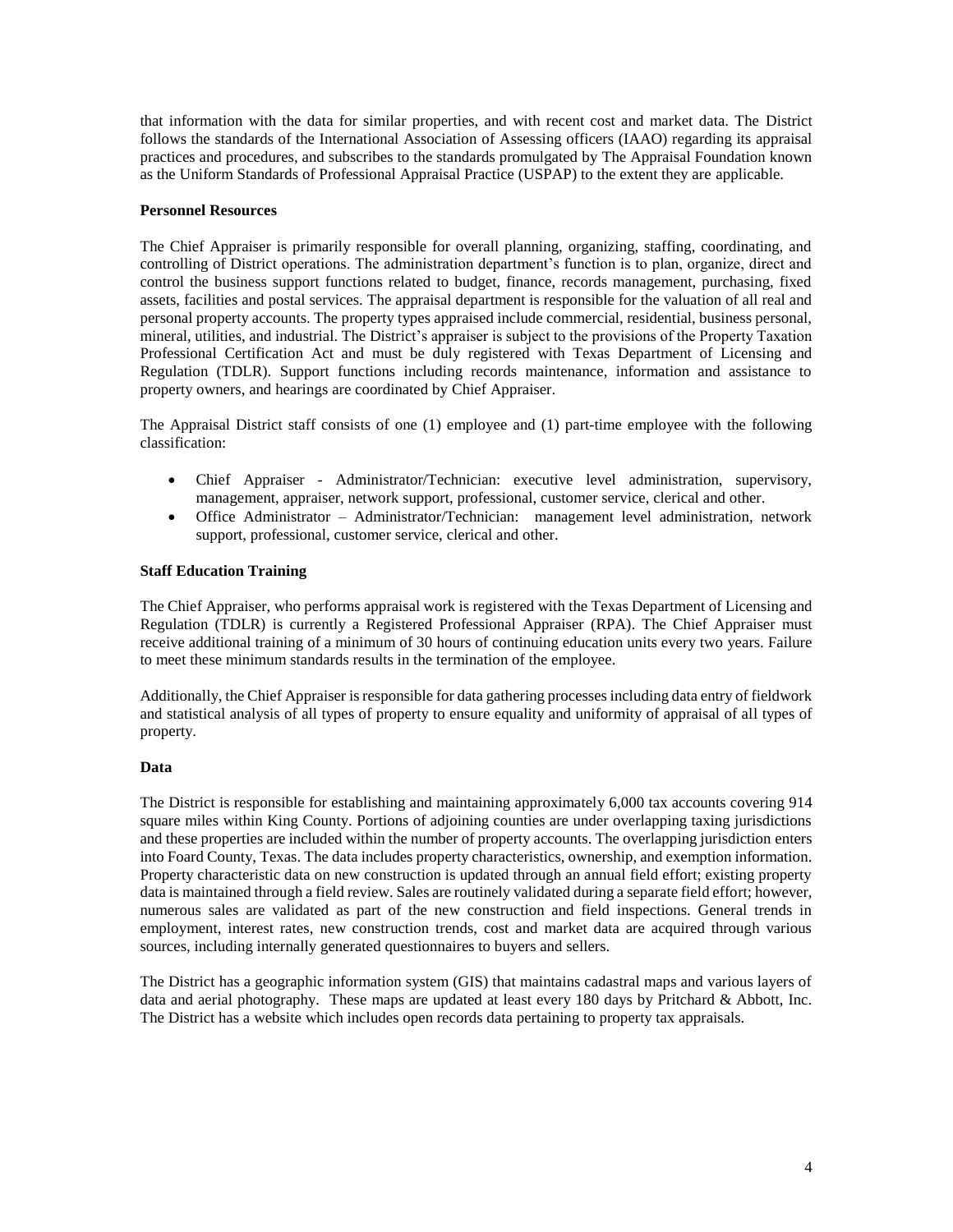#### **Information Systems**

The Systems Administrator (Chief Appraiser) manages and maintains the District's data processing, software applications, Internet, and portions of the geographical information system. Pritchard and Abbott, Inc. provides software services for appraisal and geographical information system.

#### **Shared Appraisal District Boundaries**

H.B. 1010, 80<sup>th</sup> Texas Legislature, Regular Session, changed appraisal district boundaries to cut along county lines.

#### **Independent Performance Test**

According to Chapter 5 of the TPTC and Section 403.302 of the Texas Government Code, the State Comptroller's Property Tax Assistance Division (PTAD) conducts a property value study (PVS) of each Texas school District and each Appraisal District, at least every two years. As part of the study, the Code requires the Comptroller to: use sales and recognized auditing and sampling techniques; review each Appraisal District's appraisal methods, standards and procedures to determine whether the District used recognized standards and practices (MAP Review); test the validity of school district taxable values in each Appraisal District and presume the appraisal roll values are correct when values are valid; and, determine the level and uniformity of property tax appraisal in each Appraisal District. The methodology used in the property value study includes stratified samples to improve sample representativeness and techniques or procedures of measuring uniformity. The study utilizes statistical analysis of sold properties (sale ratio studies) and appraisals of unsold properties (appraisal ratio studies) as a basis for assessment ratio reporting. For Appraisal Districts, the reported measures include median level of appraisal, coefficient of dispersion (COD), the percentage of properties within 10% of the median, the percentage of properties within 25% of the median and price-related differential (PRD) for properties overall and by state category.

There is one common school District in King CAD for which an appraisal roll is annually developed. The preliminary results of the study are released February 1 in the year following the year of appraisement. The final results of the study are certified to the Education Commissioner of the Texas Education Agency (TEA) the following July of each year. The outside (third party) ratio study provides additional assistance to the CAD in determining areas of market activity or changing market conditions.

#### **APPRAISAL ACTIVITIES**

#### **Introduction - Appraisal Responsibilities**

The field appraiser, (Chief Appraiser) is responsible for collecting and maintaining property characteristic data for classification, valuation, and other purposes. Accurate valuation of real and personal property by any method requires a comprehensive physical description of personal property, and of land and building characteristics. The Chief Appraiser is responsible for administering, planning and coordinating all activities involving data collection and maintenance of all commercial, residential and personal property types located within the boundaries of King County and the jurisdictions of the Appraisal District. The data collection effort involves the field inspection of real and personal property. The goal is to periodically field inspect residential and commercial properties in the District every three years. The appraisal opinion of value for all property located in the District is reviewed and evaluated each year.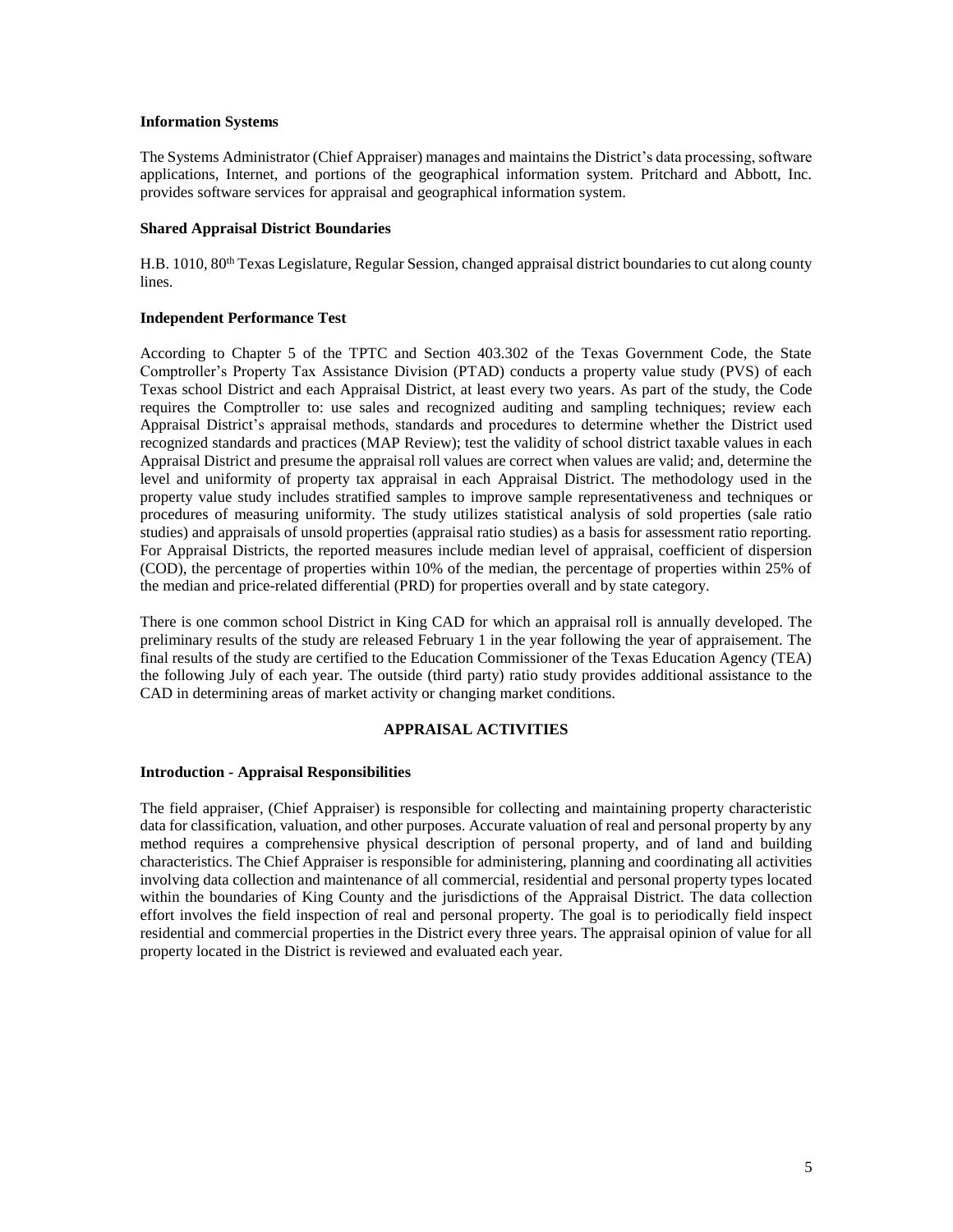## **Appraisal Resources**

- Personnel: The appraisal activities are conducted by one appraiser, the Chief Appraiser with the aid of Pritchard & Abbott, Inc.
- Data: The data used by the field appraiser includes the existing property characteristic information contained in CAMA (Computer Assisted Mass Appraisal System) from the District's computer system. The data is printed on a property record card (PRD), or personal property data sheets. Other data used includes maps, sales data, photos and actual cost and market information. Sources of information are gathered using excellent reciprocal relationships with other participants in the real estate market place. The District cultivates sources and gathers information from both buyers and sellers participating in the real estate market.

## **Appraisal Performance**

King County Appraisal District has maintained good ratios in appraising property. According to the Comptroller of Public Accounts Property Tax Assistance Division Property Value Study, the overall coefficient of dispersion (COD) has averaged 08.02, while the overall median level of appraisal has averaged 1.00 as noted in the table below.

|                      | <b>Coefficient of</b> | <b>Median Level of</b> |
|----------------------|-----------------------|------------------------|
| <b>Tax Year</b>      | <b>Dispersion</b>     | <b>Appraisal</b>       |
| 2011                 | 06.13                 | 1.00                   |
| 2013                 | 10.46                 | 1.01                   |
| 2015                 | 08.98                 | 1.04                   |
| 2017                 | 10.28                 | 0.97                   |
| 2019                 | 04.27                 | 1.00                   |
| <b>Total Average</b> | 08.02                 | 1.00                   |

#### **Appraisal Schedule and Responsibility**

King CAD has a three-year reappraisal plan. The property in the District is physically inspected at least once every three years. Class and location accomplish this.

Mineral, Industrial, Utility and Business Personal Property are inspected and appraised annually. This service is contracted to outside sources.

After review of the Reappraisal Plan, Property Value Study, and internal Ratio Studies for King CAD for 2017-2018 and 2019-2020, the following is the appraisal schedule planned for King CAD for 2021-2022:

Each year, sales information is compiled and evaluated on each class of real property. Ratio studies are made and schedules are adjusted when necessary. King County sales are limited.

King County is divided into three market areas. One market area is appraised every year. King County is a rural county. King County encompasses 914 square miles with only two communities; Guthrie and Dumont, therefore, two market areas are defined by rural location. King County Appraisal District has 4,651 parcels.

- 46 parcels are classified as Single Family Residences (A) or Mobile Homes (M)
- 177 parcels are classified as Vacant Lots (C)
- 1,736 parcels are classified as Open Space Land with and without Farm and Ranch Improvements (D1, D1C, D2)
- 106 parcels are classified as Rural Residential Improvements (E)
- 14 parcels are classified as Commercial (F)
- $\bullet$  489 parcels are classified as Exempt (X); school, church, or county owned property
- Most all other parcels are classified as Mineral and Industrial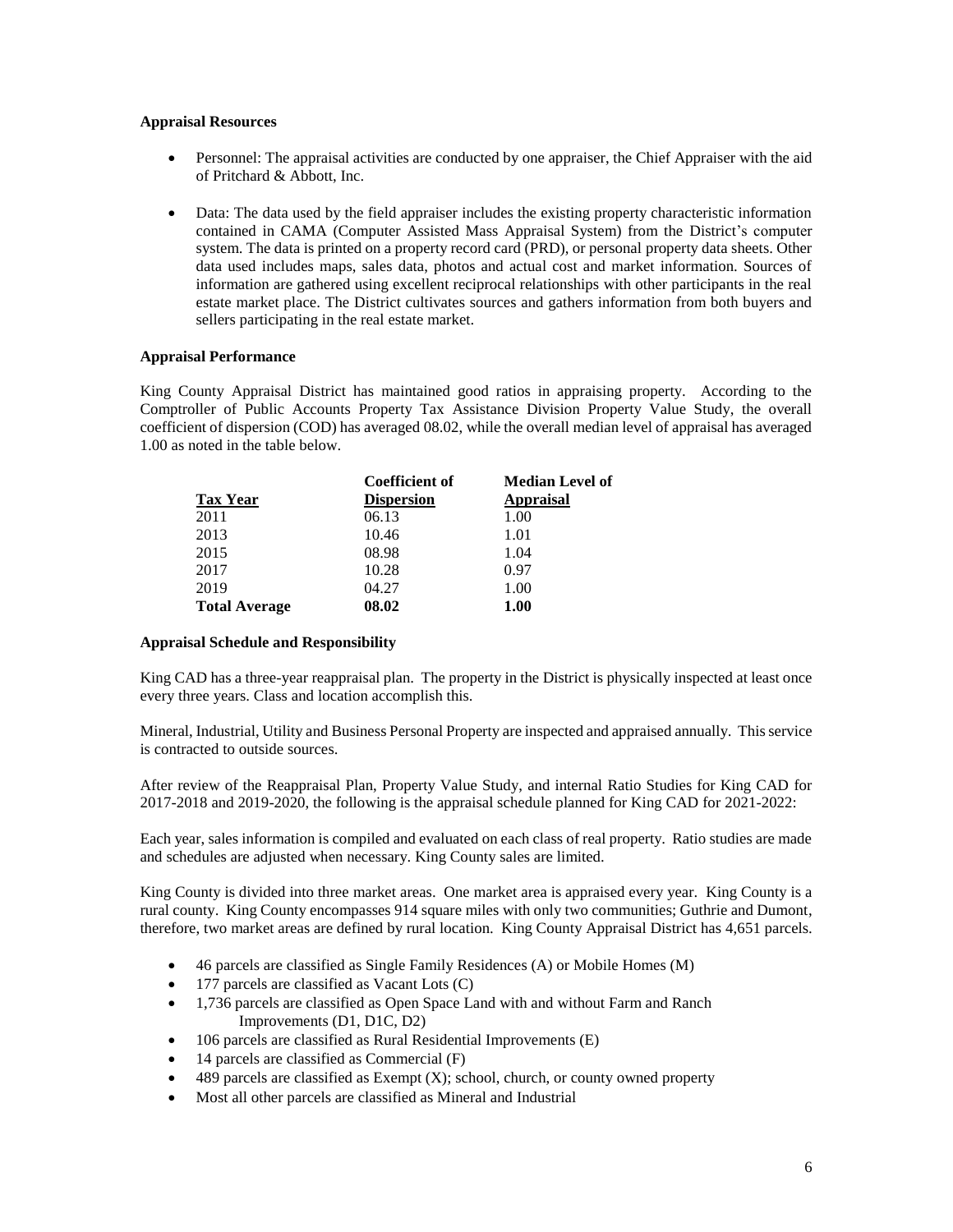Market Area One: Rural land parcels in the Northern part of King County, including real, open-space/aguse, residential, irrigation, and large acreage tracts. In this appraisal, overlapping property with Foard County will be included as well as the community of Dumont.

Market Area Two: The townsite of Guthrie including all real and residential.

Market Area Three: Rural land parcels in the Southern part of King County, starting at the Stonewall/King County line and ending at the townsite of Guthrie, including real, open space/ag-use, residential, irrigation, and large acreage tracts.

Exhibit  $A = map$  detailing market areas.

- Tax Year 2021 Market Area Three inspected and appraised. This includes rural land parcels in the Southern part of King County, starting at the Stonewall/King County line and ending at the townsite of Guthrie, including real, open space/ag-use, residential, irrigation, and large acreage tracts; together with discovering and identifying any new properties throughout King County.
- Tax Year 2022 Market Area One inspected and appraised. Rural land parcels in the Northern part of King County, including real, open-space/ag-use, residential, irrigation, and large acreage tracts. In this appraisal, overlapping property with Foard County will be included as well as the community of Dumont; together with discovering and identifying any new properties throughout King County.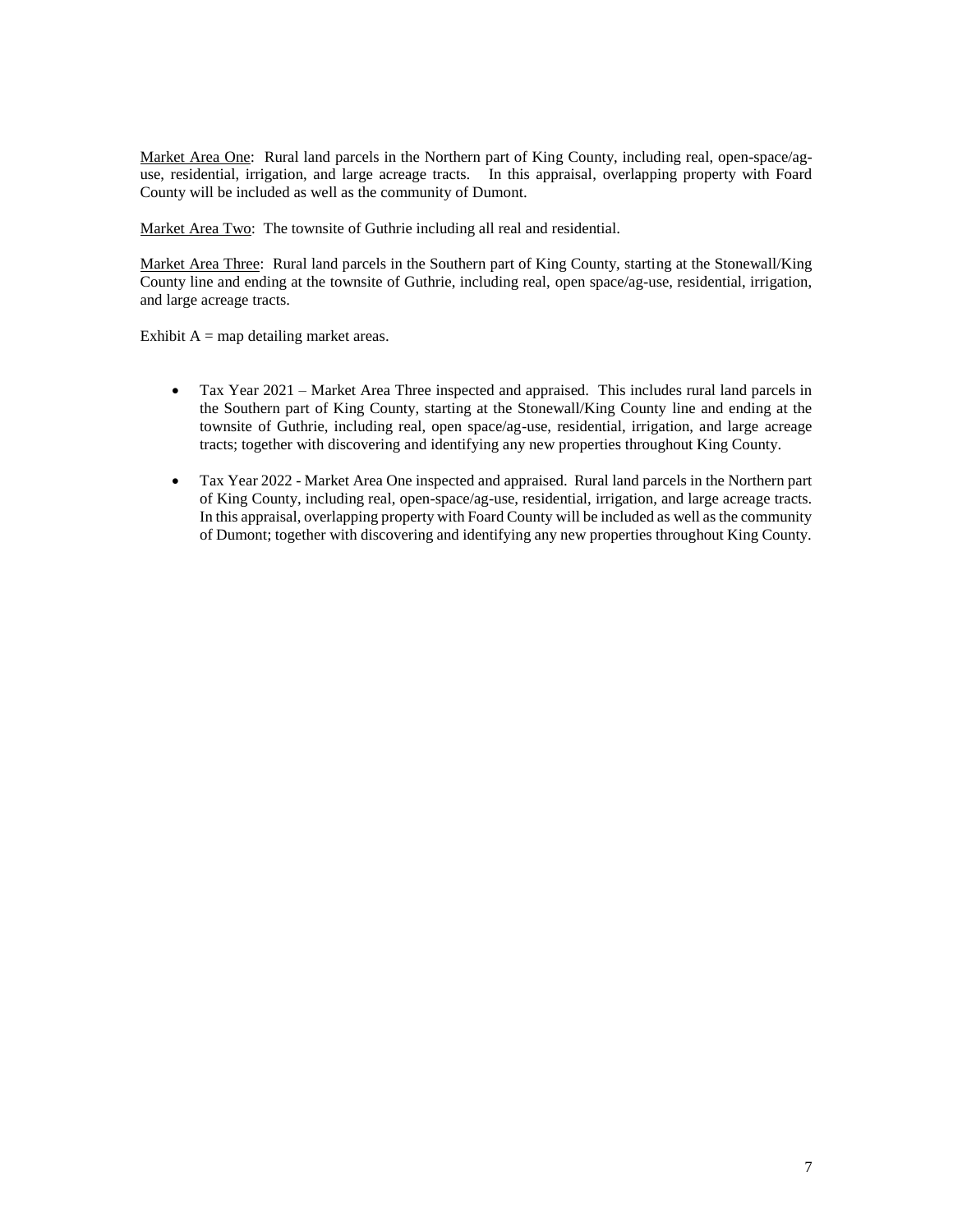## **Timetable:**

#### **Tax Year 2021:**

**October-December:** Office work in preparation of Field Reviews**.** Conduct internal ratio studies, if possible**.** Pritchard & Abbott, Inc is contracted as our agriculture appraiser and will meet with our Ag Board to discuss annual farm and ranch surveys.

Area Three will be appraised. Appraiser will systematically drive county roads and inspect all real and residential properties in the area Three. Appraiser will investigate any new fence lines, structures, and 1-d-1 exemptions that are needed. Appraiser will work between the townsite of Guthrie and the King/Stonewall county line. Will follow up on new properties reported from 911 mapper, County employees, and King County Judge.

**January:** Appraiser will verify Homestead Exemptions. Mail Renditions to Business Personal Property accounts. Reports, audits and county maps will be studied to identify any parcels that were overlooked during previous inspections and those properties will be inspected.

**February:** Complete all appraisals and update records. Conduct internal ratio studies, if possible. Mail Renditions that were not mailed previously.

**March-April:** Process Business Personal Property Renditions. Pritchard and Abbott will analyze and adjust agricultural production schedules.

**Spring:** Property Value Study will be conducted by Texas State Comptroller's office.

**April-June:** Preliminary Certifications made to taxing entities. Process Business Personal Property Renditions. Inspect Business Personal Property accounts handled in-office. Order and Mail Notices of Appraised Value. Submit Appraisal Records to ARB. Process Business Personal Property accounts that received extension. Submit Proposed Budget.

**June-July:** Informal hearings. ARB Protest Hearings. ARB approves records. Certification to entities. **Prior to August 15:** Mass Appraisal Report.

**Prior to September 15**: Adoption of Budget.

### **Tax Year 2022:**

**October-December:** Office work in preparation of Field Reviews. Conduct internal ratio studies, if possible. Pritchard & Abbott, Inc is contracted as our agriculture appraiser and will meet with our Ag Board to discuss annual farm and ranch surveys.

Area One will be appraised. Appraiser will systematically drive county roads (Dumont as well) and inspect all real and residential properties in Market Area One. Will follow up on new properties reported from 911 mapper, County employees, and King County Judge.

**January:** Appraiser may verify Homestead Exemption verifications. Mail Renditions to Business Personal Property accounts. Reports, audits and county maps will be studied to identify any parcels that were overlooked during previous inspections and those properties will be inspected.

**February:** Complete all appraisals and update records. Conduct internal ratio studies, if possible. Mail renditions not previously mailed.

**March-April:** Process Business Personal Property Renditions. Agricultural production schedules will be analyzed and adjusted accordingly**.** 

**Spring/Summer:** MAPS inspection will be conducted by Texas State Comptroller's office.

**April-June:** Preliminary Certifications made to taxing entities. Process Business Personal Property Renditions and inspect Business Personal Property accounts handled in-office. May order notices.

**May-June:** Order and Mail Notices of Appraised Value. Submit Appraisal Records to ARB. Process Business Personal Property accounts that received extension. Submit Proposed Budget.

**June-July:** Informal hearings. ARB Protest Hearings. ARB approves records. Certification to entities.

**Prior to August 15:** Biennial Reappraisal Plan and Mass Appraisal Report.

**Prior to September 15:** Adoption of Budget.

Stipulation: King County is rural, therefore, weather conditions will be a considering factor. King County has only one appraiser, the Chief Appraiser; at times conflicting office matters arise beyond control that requires the Chief Appraiser's attention.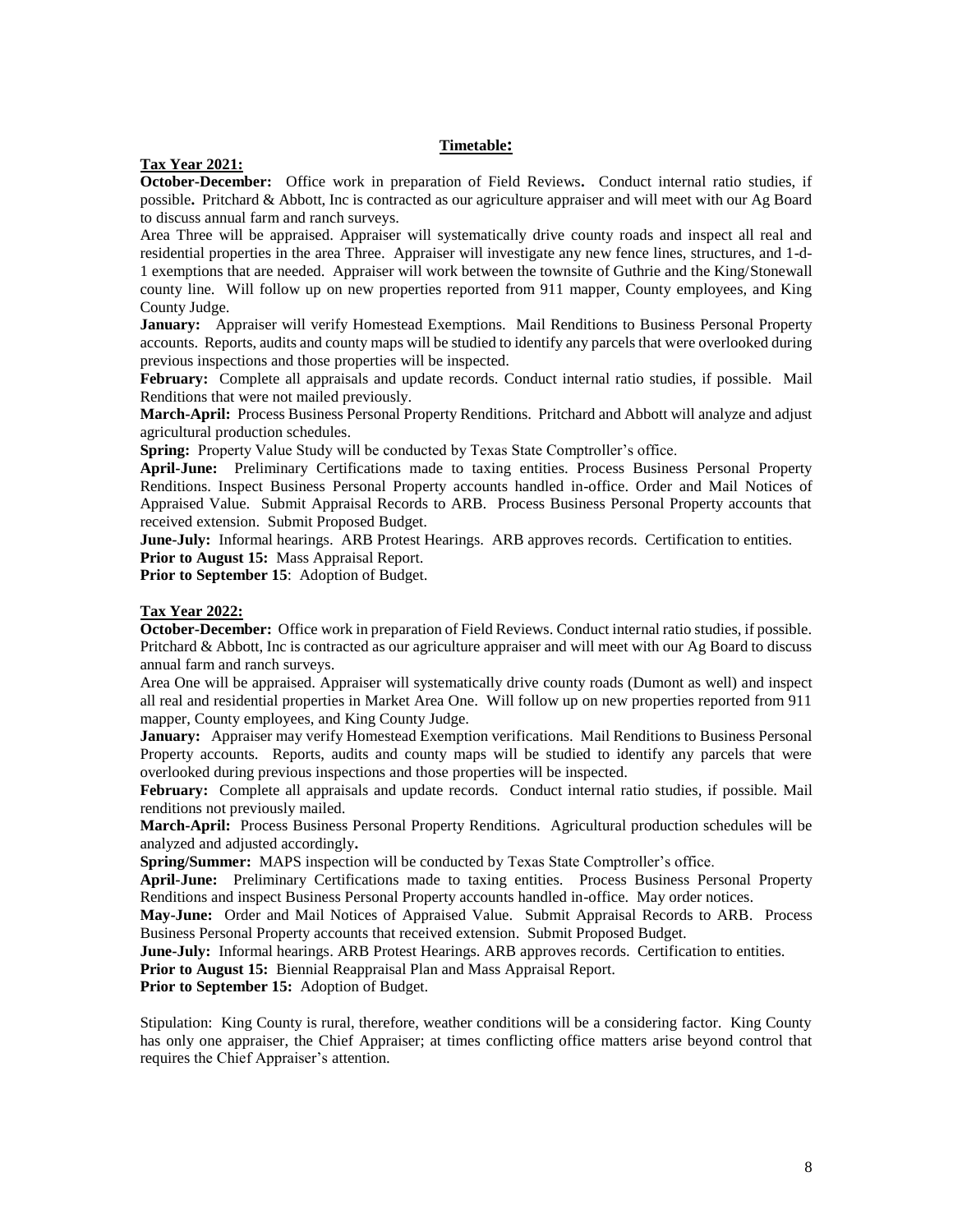#### **Appraisal Frequency and Method Summary**

- Residential and Commercial Property Residential and Commercial property is physically examined once every three years with the appraiser observing the front of each home, noting condition of the improvement and looking for changes that might have occurred to the property since the last on-site check. Exterior pictures will be taken of any improvements, when possible, and downloaded into the software package.
- Business Personal Property Business personal property is observed annually. Rendition laws provide additional information on which to base a value of all BPP accounts.
- Mineral Pritchard and Abbott, Inc. appraise and maintain the mineral accounts.
- Utilities and Pipelines Pritchard and Abbott, Inc. appraise and maintain the utility and pipeline accounts.

#### **Preliminary Analysis - Data Collection/Validation**

Data collection of real (residential and commercial) property involves maintaining data characteristics of the property on CAMA (Computer Assisted Mass Appraisal). The information contained in CAMA includes site characteristics, such as land size and topography, and improvement data, such as square foot of living area, year built, quality of construction, and condition. The field appraiser is required to use a property classification system that establishes uniform procedures for the correct listing of real property. All properties are coded according to a classification system. The approaches to value are structured and calibrated based on the coding system and property description and characteristics. The field appraiser uses property classification references during initial training and as a guide in the field inspection of properties. Data collection for personal property involves maintaining information on software designed to record and appraise business personal property. The type of information contained in the BPP file includes personal property such as business inventory, furniture and fixtures, machinery and equipment, with details such as cost and location. The field appraiser conducting on-site inspections uses a personal property classification system as a guide to correctly list all personal property that is taxable.

#### **Sources of Data**

The sources of data collection are through property inspection, data review/relist field effort, data mailer questionnaires, hearings, and sales validation. Data surveys of property owners requesting market information and property owner requesting market information and property description information is also valuable data. Soil surveys and agricultural surveys of farming and ranching property owners and industry professionals are helpful for productivity value calibration. The Texas Railroad Commission is the source for mineral production data and leasing information. Improvement cost information is gathered from Marshall and Swift Valuation Service. The Chief Appraiser may interview local carpenter and local lumber yard for current trends and costs.

The sales validation effort in real property pertains to the collection of market data for properties that have sold. In residential, the sales validation effort involves on-site inspection by the Chief Appraiser to verify the accuracy of the property characteristics and confirmation of the sales price.

Property owners are one of the best sources for identifying incorrect data that generates a field check. Frequently, the property owner provides reliable data to allow correction of records without having Chief Appraiser of on-site. Property owners are encouraged to notify the District of inaccurate data. Properties identified in this manner are added to a work file and inspected at the earliest opportunity. Accuracy and validity in property descriptions and characteristics data is the highest goal and is stressed throughout the appraisal process from year to year. Appraisal opinion quality and validity relies on data accuracy as its foundation.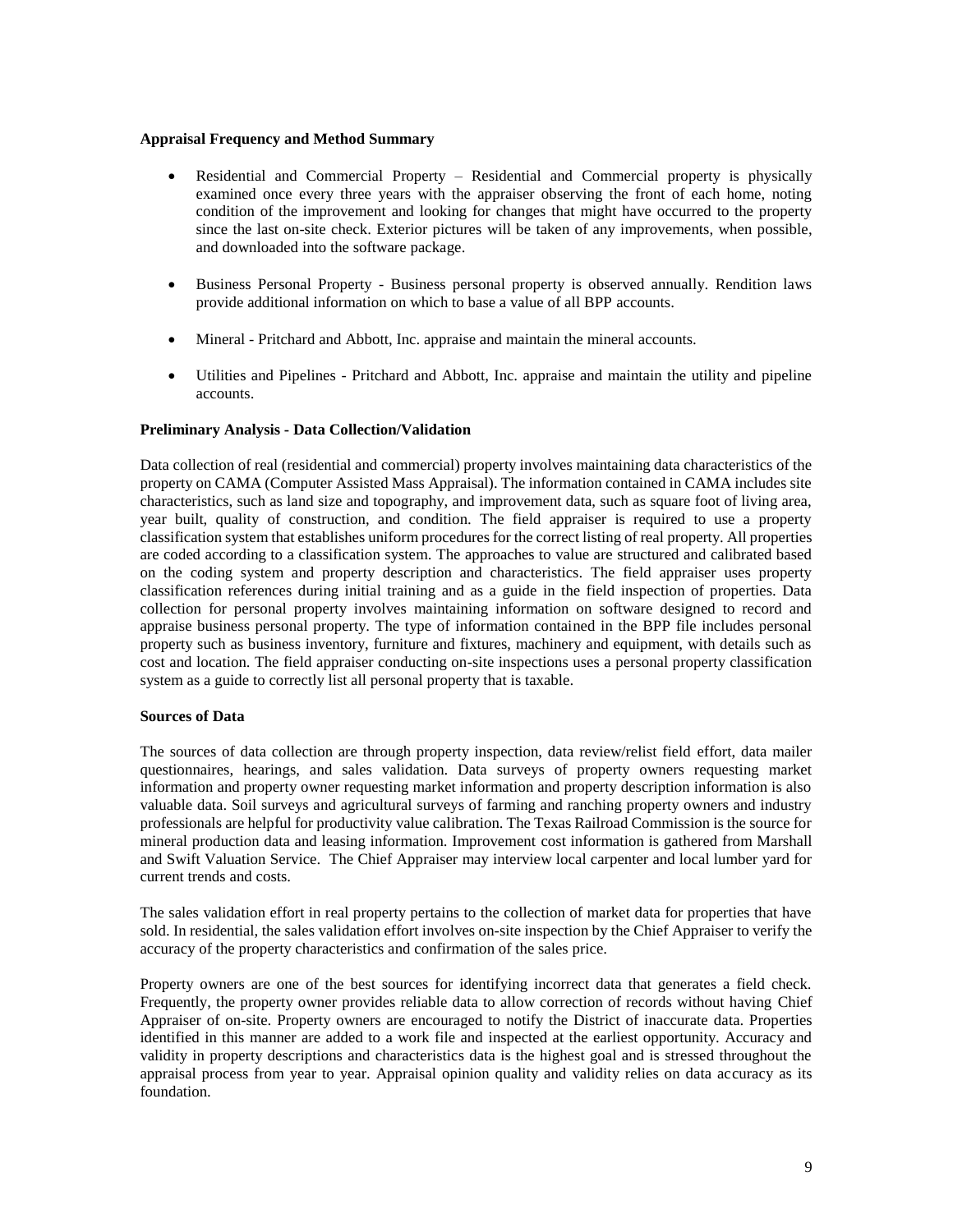## **Data Collection Procedures**

The Chief Appraiser works a specific area throughout the District to conduct field inspections. Real estate: Chief Appraiser conducts field inspections and records information using the appraisal card or record that holds all data dealing with the property and notes the corrections and additions that the appraiser may find in the field inspection.

The quality of the data used is extremely important in estimating market values of taxable property. While work performance standards are established and upheld for the various field activities, quality of data is emphasized as the goal and responsibility of the Chief Appraiser. Quality assurance is the job of the Chief Appraiser, who is charged with the responsibility for following procedures for each appraisal.

## **Individual Value Review Procedures - Field Review**

The date of last inspection and the CAD appraiser responsible are listed on the CAMA record or property card. If a property owner or jurisdiction disputes the District's records concerning the data during a hearing, via a telephone call or other correspondence received, the record may be corrected based on the evidence provided or an on-site inspection may be conducted. Typically, a field inspection is requested to verify the information for the current year's valuation or for the next year's valuation. Every year a field review of real property located in certain areas in the jurisdiction is done during the data review/re-list field effort. A field review is performed on all personal property accounts, with available situs, each year.

## **Office Review**

Office reviews are completed on properties where updated information has been received from the owner of the property and is considered accurate and correct. Property owners frequently verify some property characteristics or current condition of the property. When the property data is verified in the manner, and considered accurate and correct, field inspections may not be required. The Chief Appraiser mails property rendition forms in January of each year to assist in the annual review of the property.

## **Performance Test**

The property appraiser (Chief Appraiser) is responsible for conducting ratio studies and comparative analysis. Ratio studies are conducted on property located within certain neighborhoods or districts by appraisal staff. The sales ratio and comparative analysis of sale property to appraised property forms the basis for determining the level of appraisal and market influences and factors for the neighborhood. The information is the basis for updating property valuation for the entire area of property to be evaluated. The inspection is to insure that the ratios produced are accurate for the property sold and that appraised values utilized in the study are based on accurate property data characteristics observed at the time of sale. Also, property inspections are performed to discover if property characteristics had changed as of the sale date or subsequent to the sale date. Sale ratios should be based on the value of the property after the negotiation and agreement in price was concluded. Properly performed ratio studies are a good reflection of the level of appraisal for the District.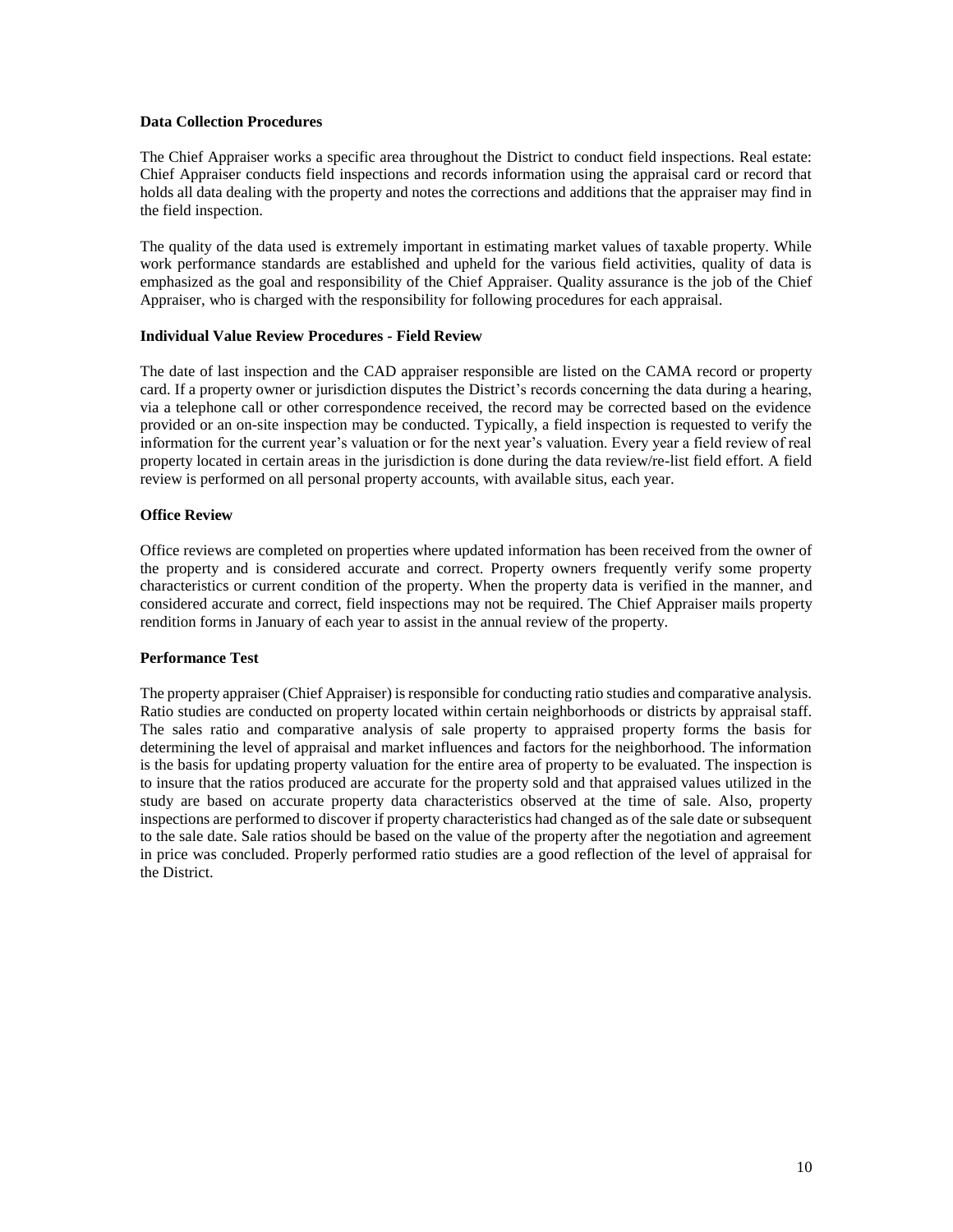## **RESIDENTIAL VALUATION PROCESS**

#### **Introduction - Scope of Responsibility**

The appraiser (Chief Appraiser) is responsible for estimating equal and uniform market values for residential improved and vacant property.

#### **Appraisal Resources**

- Personnel: The appraisal staff consists of one appraiser. The following appraiser is responsible for estimating the market value of residential property: Kala Briggs, Chief Appraiser.
- Data: An individualized set of data characteristics for each dwelling in the District are collected in the field and data entered to the computer. The property characteristics stat drives the application of computer-assisted mass appraisal (CAMA) under the cost, market, and income approaches to property valuation.

#### **Valuation Approach**

#### **Land Analysis**

Land valuation analysis is conducted prior to neighborhood sales analysis. The value of the land component to the property is estimated based on available market sales for comparable land sales and comparable land sales are conducted based on a comparison of land characteristics found to influence the market price of land. A computerized land table file stores the land information required to consistently value individual parcels. Specific land influences are considered, where necessary, and depending on individual lot or tract characteristics, to adjust parcels. The appraiser (Chief Appraiser) uses abstraction and allocation methods to insure that estimated land values best reflect the contributory market value of the land to the overall property value.

#### **Area Analysis**

Data on regional economic forces such as demographic patterns, regional location factors, employment and income patterns, general trends in real property prices and rents, interest rate trends, availability of vacant land, and construction trends and costs are collected from public sources and provide the field appraiser a current economic outlook on the real estate market. Information is gleaned from real estate publications and sources such as continuing education in the form of TDLR classes.

#### **Highest and Best Use Analysis**

The highest and best use of property is the reasonable and probable use that supports the highest present value as of the date of the appraisal. The highest and best use must be physically possible, legal, financially feasible, and productive to its maximum. The highest and best use of residential property is normally its current use.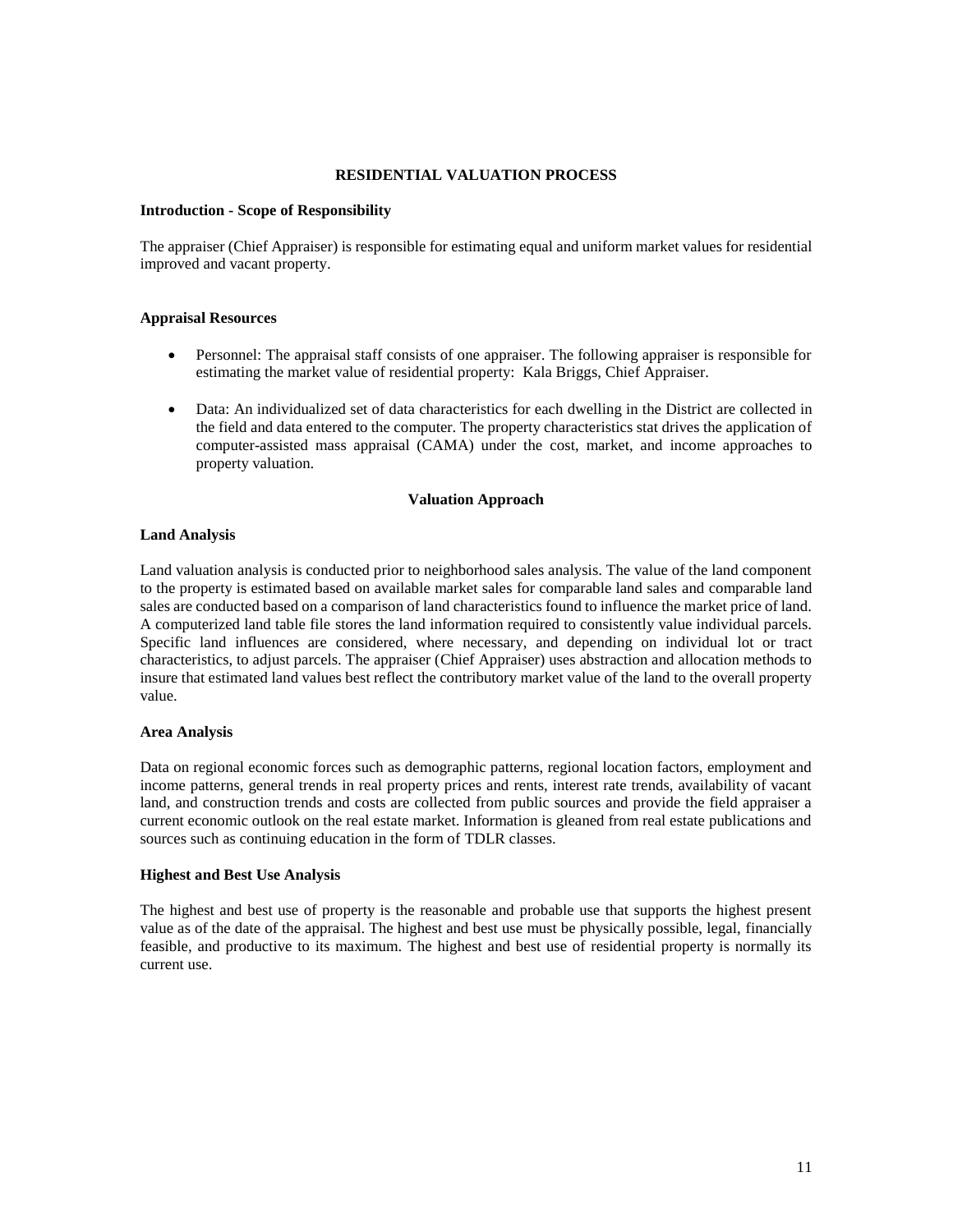#### **Valuation and Statistical Analysis (Model Calibration)**

## **Cost Schedules**

All residential parcels in the District are valued with a replacement cost estimated from identical cost schedules based on the improvement classification system using a comparative unit method. The District's residential cost schedules are estimated from Marshall and Swift, a nationally recognized cost estimator service. These cost estimates are compared with sales of new improvements and evaluated from year to year and indexed to reflect the local residential building and labor market. The cost schedules are reviewed regularly as a result of recent state legislation requiring that the Appraisal District cost schedules be within a range of plus or minus 10% from nationally recognized cost schedules.

A review of the residential cost schedule is performed annually. As part of the review and evaluation process of the estimated replacement cost, newly constructed sold properties representing various levels of quality of construction in District are considered. The property data characteristics of these properties are verified and photographs are taken of the samples. CAD replacement costs are compared against Marshall & Swift, a nationally recognized cost estimator, and the indicated replacement cost abstracted from these market sales of comparably improved structures. The results of the comparison are analyzed using statistical measures, including stratification by quality and reviewing of estimated building costs plus land to sales prices. The Chief Appraiser may interview local carpenter and lumber yard for local cost information and building trends.

#### **Sales Information**

A sales file for the storage of "snapshot" sales data at the time of sale is maintained for real property. Residential vacant land sales, and vacant land sales are maintained in a sales information system. Residential improved and vacant sales are collected from a variety of sources, including: District questionnaires sent to buyer and seller, field discovery, protest hearings. A system of type, source, validity and verification codes had been established to define salient facts related to a property's purchase or transfer and to help determine relevant market sale prices. These analysis tools help determine and estimate the effects of change, with regard to prices, as indicated by sale prices for similar property within the current market.

#### **Statistical Analysis**

The residential appraiser, (Chief Appraiser) performs statistical analysis annually to evaluate whether estimated values are equitable and consistent with the market. Ratio studies are conducted on each of the residential valuation in the District to judge the two primary aspects of mass appraisal accuracy—level and uniformity of value.

## **Market and Cost Reconciliation and Valuation**

King CAD uses market sales to achieve an acceptable sale ratio or level of appraisal is also the reconciliation of the market and cost approaches to valuation. Market factors are developed from appraisal statistics provided from market analysis and ratio studies and are used to ensure that estimated values are consistent with the market and to reconcile cost indicators. The District's primary approach to the valuation of residential properties uses a hybrid cost-sales comparison approach. The type of approach accounts for market influences not particularly specified in a purely cost model.

The following equation denotes the hybrid model used:  $MV = LV + (RCN - AD)$ 

Whereas, in accordance with the cost approach, the estimated market value (MV) of the property equals the land value (LV) plus the replacement cost new of property improvements (RCN) less accrued depreciation (AD). As the cost approach separately estimates both land and building contributory values and uses depreciated replacement costs, which reflect only the supply side of the market, it is expected that adjustments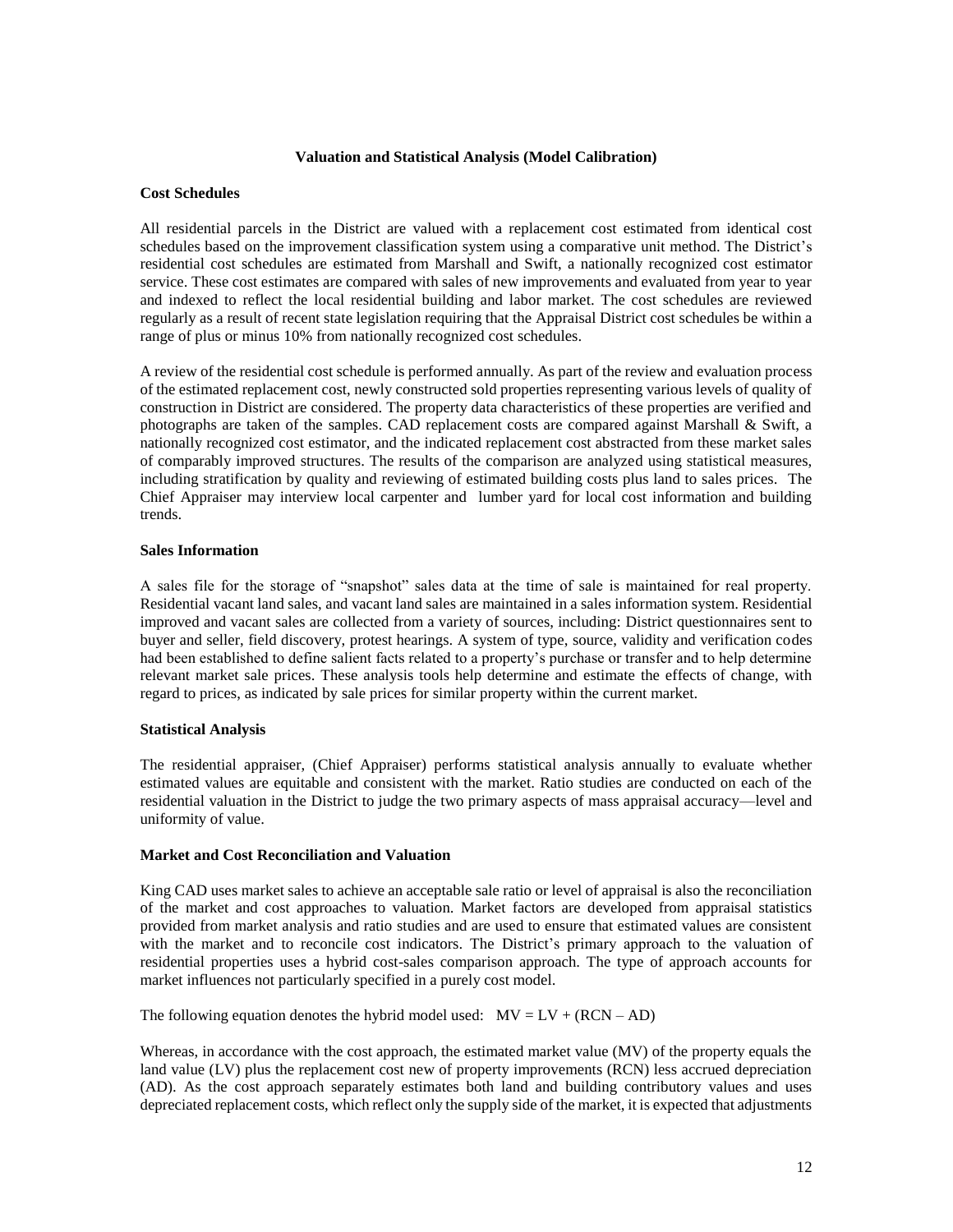to the cost values may be needed to bring the level of appraisal to an acceptable standard as indicated by market sales. Thus, demand side economic factors and influences may be observed and considered. These market, or location adjustments, may be abstracted and applied uniformly within neighborhoods to account for locational variances between market areas or across a jurisdiction. Whereas, in accordance with the Market Approach, the estimated market value (MV) of the property equals the basic unit of property, under comparison, times the market price range per unit for sales of comparable property. For residential property, the unit of comparison is typically the price per square foot of living area or the price indicated for the improvement contribution. The analysis for the hybrid model is based on both the cost and market approaches as a correlation of indications of property valuation. A significant unknown for these two indications of value is determined to be the rate of change for the improvement contribution to total property value. The measure of change for the property component can best be reflected and based in the annualized accrued depreciation rate. The cost related factor is most appropriately measured by sales of similar property. The market approach, when improvements are abstracted form the sale price, indicates the depreciated value of the improvement component, in effect, measuring changes in accrued depreciated, a cost factor. The level of improvement which is the property sale price less land value. The primary unknown for the cost approach is to accurately measure accrued depreciation affecting the amount of loss attributed to the improvements as age increases and condition changes. The evaluation of cost results in the depreciated value of the improvement component based on age and condition. The evaluation of the market and cost information is the basis of reconciliation and indication of property valuation under the hybrid.

#### **Treatment of Residence Homesteads**

Beginning in 1998, and amendments effective through January 1, 2010, the State of Texas implemented a constitutional classification scheme concerning the appraisal of residential property that receives a residence homestead exemption in Section 23.23, Limitation on Appraised Value on Residence Homestead. Notwithstanding the requirements of Section 25.18, Periodic Reappraisal, and regardless of whether the appraisal office has appraised the property and determined the market value of the property for the tax year, an appraisal office may increase the appraised value of a residence homestead for a tax year to an amount not to exceed the lesser of:

- The market value of the property for the most recent tax year that the market value was determined by the appraisal office; or
- The sum of: 10 percent of the appraised value of the property for the preceding tax year; The appraised value of the property for the preceding tax year; and The market value of all new improvements to the property.

The limitation provided by this section takes effect as to a residence homestead on January 1 of the tax year following the first tax year the owner qualifies the property for an exemption under Section 11.13. The limitation expires on January 1 of the first tax year that neither the owner of the property when the limitation took effect nor the owner's spouse or the surviving spouse qualifies for an exemption under Section 11.13.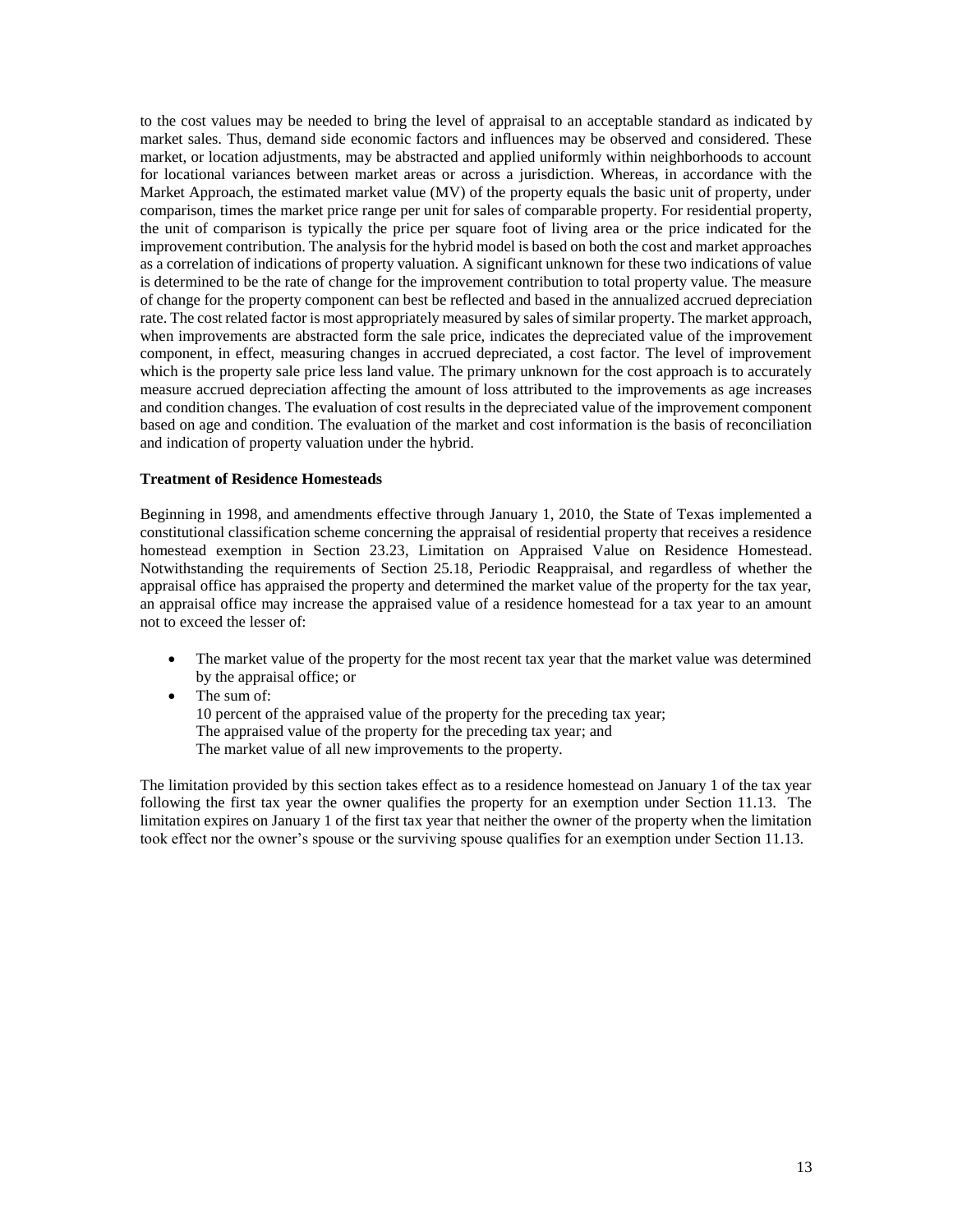## **COMMERCIAL VALUATION PROCESS**

#### **Introduction - Scope of Responsibility**

The appraiser (Chief Appraiser) is responsible for estimating equal and uniform market values for commercial property.

#### **Appraisal Resources**

- Personnel: The appraisal staff consists of one appraiser. The following appraiser is responsible for estimating the market value of commercial property: Kala Briggs, Chief Appraiser.
- Data: An individualized set of data characteristics for each dwelling in the District are collected in the field and data entered to the computer. The property characteristics stat drives the application of computer-assisted mass appraisal (CAMA) under the cost, market, and income approaches to property valuation.

#### **Valuation Approach**

The appraisal district shall identify properties to be appraised through physical inspection or by other reliable means of identification, including deeds or other legal documentation, photographs, surveys, maps and property sketches.

King CAD shall identify and update relevant characteristics, such as remodel, addition or demolition of each property in the appraisal records each year.

#### **Area Analysis**

Data on regional economic forces such as demographic patterns, regional location factors, employment and income patterns, general trends in real property prices and rents, interest rate trends, availability of vacant land, and construction trends and costs are collected from public sources and provide the field appraiser a current economic outlook on the real estate market. Information is gleaned from real estate publications and sources such as continuing education in the form of TDLR classes.

#### **Highest and Best Use Analysis**

The highest and best use of property is the reasonable and probable use that supports the highest present value as of the date of the appraisal. The highest and best use must be physically possible, legal, financially feasible, and productive to its maximum. The highest and best use of residential property is normally its current use.

#### **Cost Schedules**

Commercial parcels in the District are valued with a replacement cost estimated from cost schedules based on the improvement classification system using a comparative unit method. The District's cost schedules are estimated from Marshall and Swift, a nationally recognized cost estimator service, as well as local information. These cost estimates are compared with sales of new improvements and evaluated from year to year and indexed to reflect the local commercial building and labor market.

A review of the commercial cost schedule is performed annually. As part of the review and evaluation process of the estimated replacement cost, newly constructed sold properties representing various levels of quality of construction in District are considered. The property data characteristics of these properties are verified and photographs are taken of the samples. CAD replacement costs are compared against Marshall & Swift, a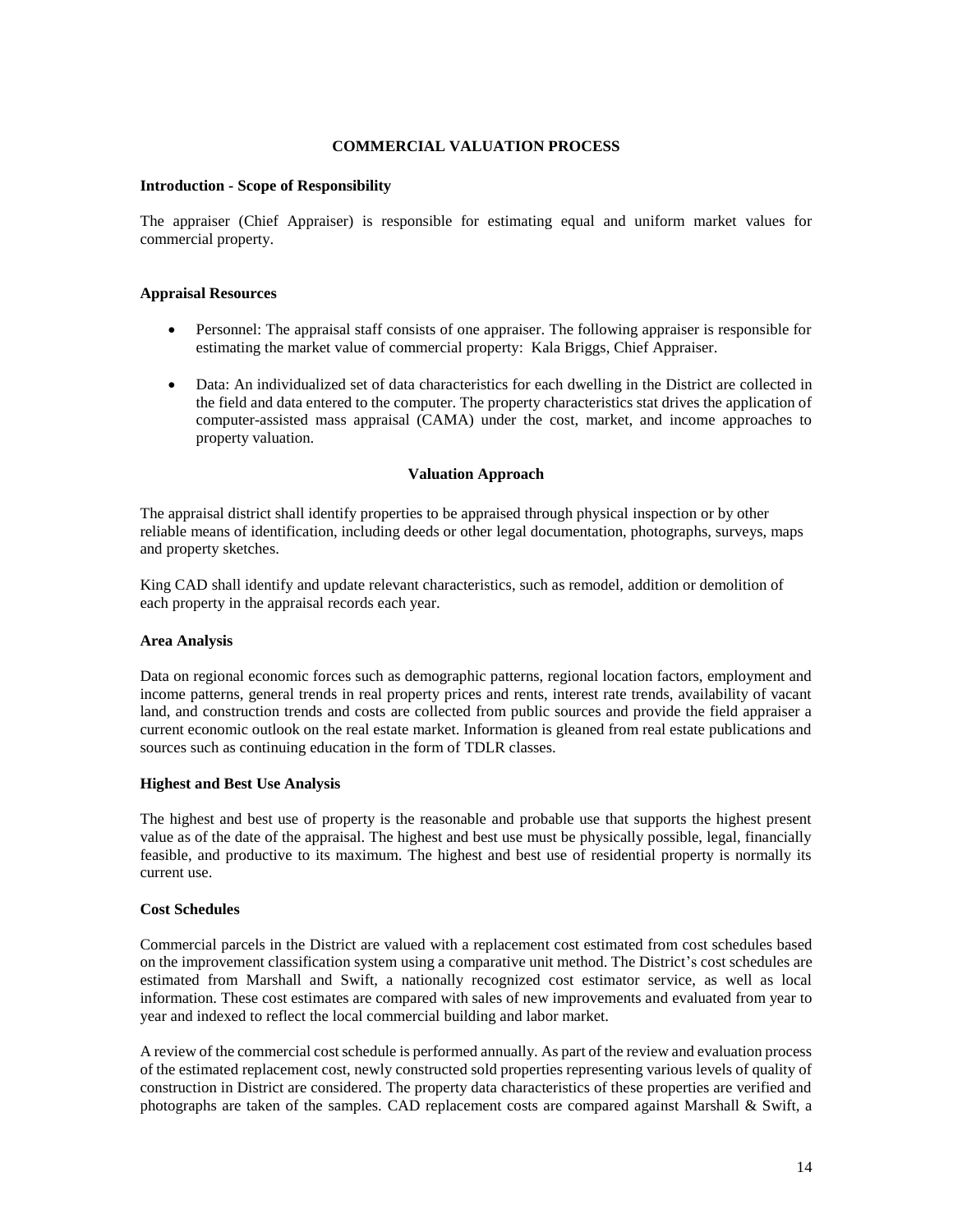nationally recognized cost estimator, and the indicated replacement cost abstracted from these market sales of comparably improved structures. The results of the comparison are analyzed using statistical measures, including stratification by quality and reviewing of estimated building costs plus land to sales prices. The Chief Appraiser may interview local carpenter and local lumber yard for local cost information and building trends.

## **Sales Information**

A sales file for the storage of "snapshot" sales data at the time of sale is maintained for property. Sales are collected from a variety of sources, including: District questionnaires sent to buyer and seller, field discovery, protest hearings. A system of type, source, validity and verification codes had been established to define salient facts related to a property's purchase or transfer and to help determine relevant market sale prices. These analysis tools help determine and estimate the effects of change, with regard to prices, as indicated by sale prices for similar property within the current market.

## **Statistical Analysis**

The appraiser, (Chief Appraiser) performs statistical analysis annually to evaluate whether estimated values are equitable and consistent with the market. Ratio studies are conducted on each of the residential valuation in the District to judge the two primary aspects of mass appraisal accuracy—level and uniformity of value. Due to the population size and nature of King County, it is extremely difficult to obtain sufficient sales data to meet USPAP standards for analysis of sales and exception is taken to USPAP Standard Six in this area.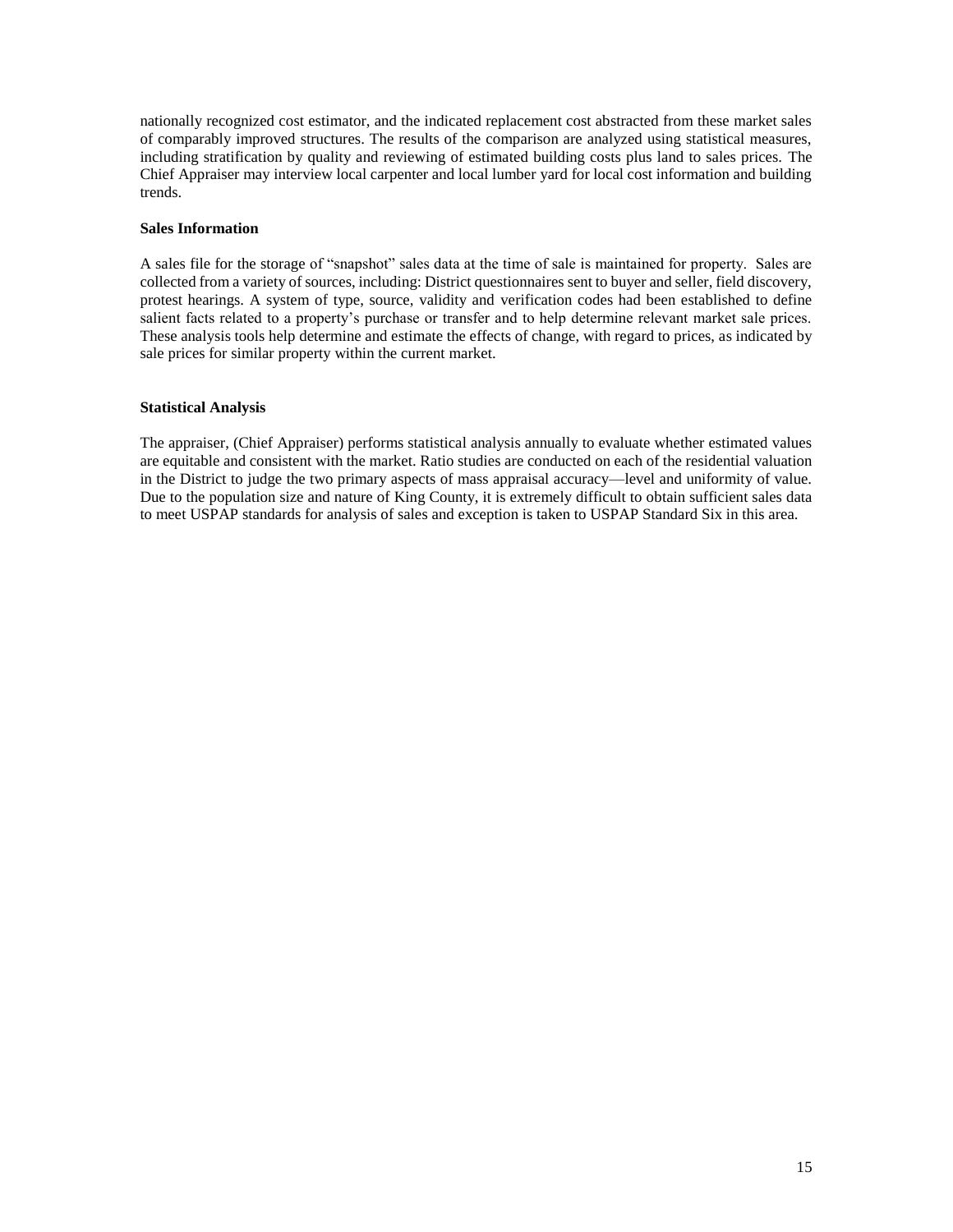#### **BUSINESS PERSONAL PROPERTY VALUATION PROCESS**

#### **Introduction – Scope of Responsibility**

The Chief Appraiser is responsible for estimating equal and uniform market values for Business Personal Property.

#### **Appraisal Resources**

There is one personal property type appraised by the District personal property section: Business Personal Property accounts.

- Personnel: The personal property staff consists of one appraiser. Kala Briggs, Chief Appraiser
- Data: A common set of data characteristics for each personal property account in King CAD is collected in the field. The personal property appraiser collects the field data and maintains electronic property files making updates and changes gathered from field inspections, property renditions, and interviews with property owners.

#### **Valuation Approach**

#### **Highest and Best Use Analysis**

The highest and best use of property is the reasonable and probable use that supports the greatest income and the highest present value as of the date of the appraisal. The highest and best use must be physically possible, legal, financially feasible, and productive to its maximum. The highest and best use of personal property is normally its current.

## **Data Collection Validation**

#### **Sources of Data**

The District's property characteristic data was collected through a massive field data collection effort coordinated by the District over the recent past and from property owner renditions. From year to year, reevaluation activities permit the District appraiser to collect new data via an annual field inspection. The project results in the discovery of new businesses, changes in ownership, relocation of businesses, and closures of businesses not revealed through other source. The public often provides the District information regarding new personal property and other useful facts related to property valuation.

#### **Valuation and Statistical Analysis**

#### **Cost Schedules**

Cost schedules are developed based on the SIC code by the Property Tax Division of the Comptroller's Office and by District personal property valuation appraisers. Analyzing cost data from property owner renditions, hearings, state schedules, and published cost guide develops the cost schedules. The cost schedules are reviewed as necessary to conform to changing market conditions. The schedules are typically in a price per square foot format.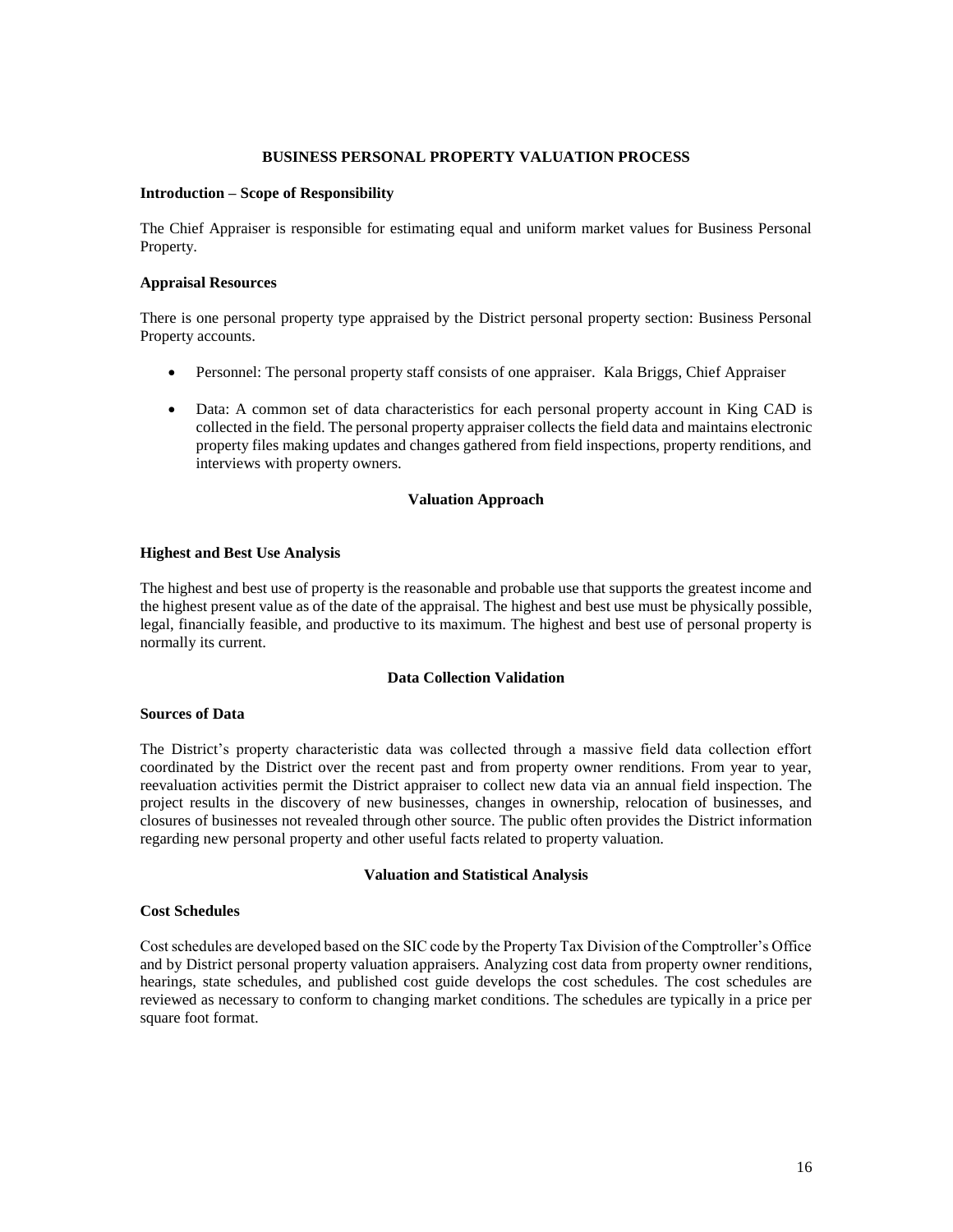## **Statistical Analysis**

Summary statistics including, but not limited to, the median, weighed mean, and standard deviation provide the appraisers an analytical tool by which to determine both the level and uniformity of appraised value. Review of the standard deviation can discern appraisal uniformity.

## **Depreciation Schedule**

King CAD's primary approach to the valuation of business personal property is the cost approach. The replacement cost new (RCN) is either developed from property owner reported historical cost or from CAD developed valuation models. Analyzing cost data from property owner renditions, hearings, state schedules, and published cost guides develops the cost schedules.

## **Individual Value Review Procedures**

## **Office Review**

A District valuation computer program exists in a mainframe environment that identifies accounts in need of review based on a variety of conditions. Property owner renditions, accounts with field or other data changes, accounts with prior hearings, and new accounts are all considered. The accounts are processed by the valuation program and pass or fail present tolerance parameters by comparing appraised values to prior year and model values. The appraiser reviews accounts that fail the tolerance parameters.

#### **Performance Tests**

#### **Ratio Studies**

Each year the Property Tax Division of the state comptroller's office conducts a property value study (PVS). The PVS is a ratio study used to gauge Appraisal District performance. Results from the PVS play a part in school funding. Rather than a sales ratio study, the personal property PVS is a ratio study using state cost and depreciation schedules to develop comparative personal property values. These values are then compared to King CAD's personal property values and ratios are indicated. Due to the population size and nature of King County, it is extremely difficult to obtain sufficient sales data to meet USPAP standards for analysis of sales and exception is taken to USPAP Standard Six in this area.